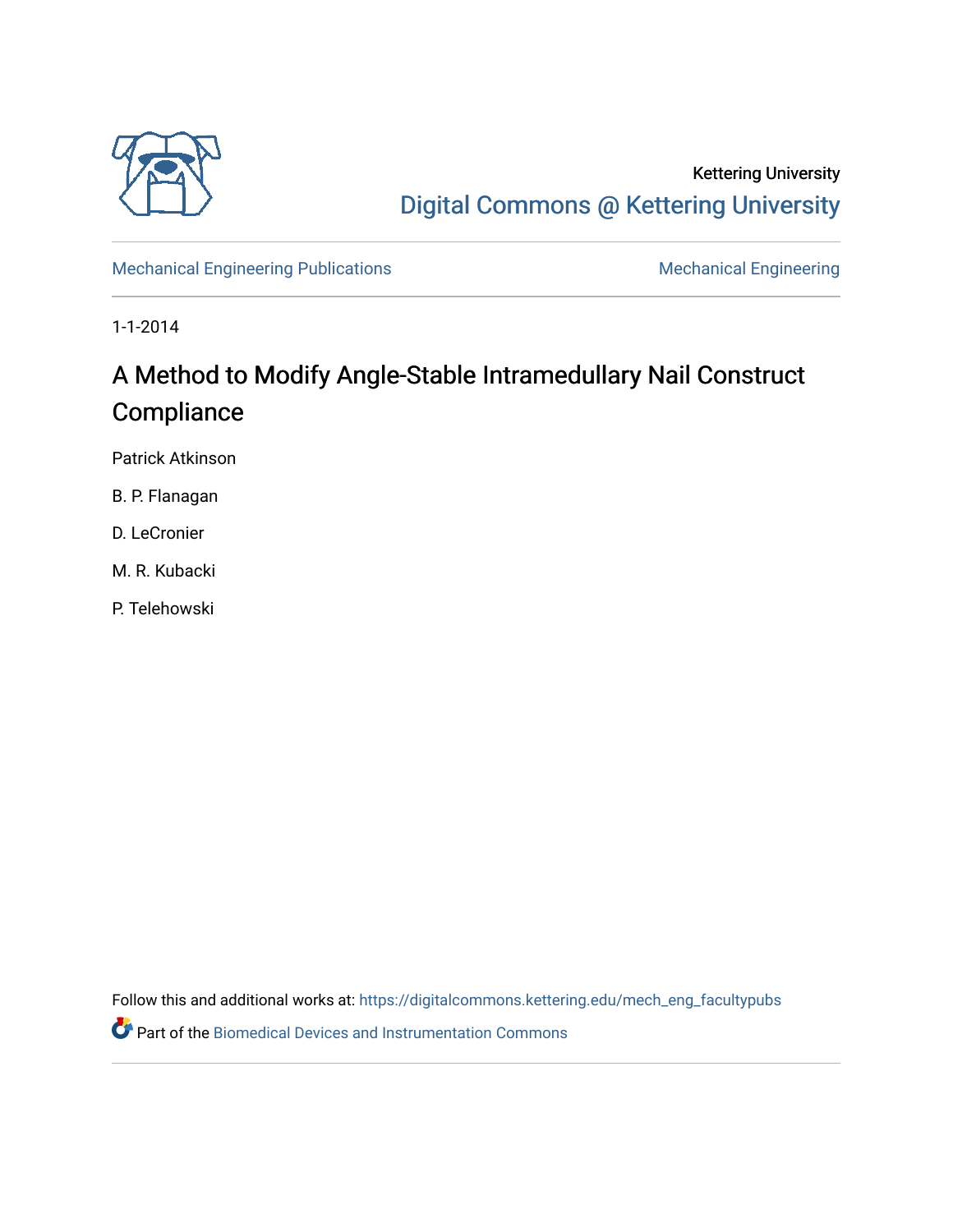# **A METHOD TO MODIFY ANGLE-STABLE INTRAMEDULLARY NAIL CONSTRUCT COMPLIANCE**

B. P. Flanagan, MD<sup>1</sup>, D. LeCronier, BS<sup>2</sup>, M. R. Kubacki, MS<sup>2</sup>, P. Telehowski, MD<sup>1</sup>, P. Atkinson , PhD<sup>1,2</sup>

# **ABSTRACT**

**Traditional interlocked intramedullary (IM) nails have recently been modified to provide enhanced angular stability. These so-called 'angle-stable' IM nails are designed to eliminate construct toggle and also provide increased axial, bending, and torsional stiffness. While this added stability is needed for small fracture gaps to heal, angle-stable nails may be too stiff for large fracture gaps to unite. Even though relative stability is recommended for large fracture gaps, recent** *in vivo* **data indicates that traditional nails may allow for too much motion for healing to occur. The current study evaluated a modified technique for implanting an angle-stable nail which allows for an intermediate amount of stability. The compliance of the nail construct was adjusted by over-drilling the near cortex interlocking hole. This led to increased construct motion in torsion, but less so in axial compression and bending. This modification creates stability which is partway between angle-stable and traditional IM nail designs. These findings were unchanged after 50,000 fatigue loading cycles. By carefully selecting the magnitude of over-drilling, the compliance of the construct can easily be modified as it is being implanted. This design modification may lead to more reliable fracture union since the surgeon can tailor the nail compliance to the injury and bone quality.**

#### **INTRODUCTION**

Interlocked intramedullary nailing has been used for several decades to treat a variety of long bone fractures<sup>1</sup>. One recent innovation is the so-called 'angle-stable' nail which eliminates screw-to-nail toggle<sup>26</sup>. Such toggle is

1 McLaren-Flint, 401 S. Ballenger Hwy, Flint, MI 48532

2 Kettering University, 1700 University Ave, Flint, MI 48504

Corresponding Author:

Patrick J. Atkinson, PhD Kettering University, Mechanical Engineering Dept. 1700 University Avenue Flint, MI 48504 patkinso@kettering.edu Ph: 810-762-9515 Fax: 810-762-7860

inherent in traditional interlocked nails which use screws that are intentionally undersized by  $\sim 0.13$  mm relative to the nail holes (Figure  $1a$ )<sup>7</sup>. The slightly oversized nail holes assist in targeting and insertion of the screws without binding<sup>5,7</sup>. However, the screw-to-nail toggle leads to interfragmentary motion which is particularly noticeable in torsion2,7-10. *In vivo* studies have shown that eliminating this toggle leads to superior healing for simple fractures in sheep<sup>3,5</sup>. This work led to several commercially available angle-stable nail designs which all eliminate the screw-nail hole clearance inherent in traditional nails $2,5,11-14$ . As such, they require careful coaxial alignment of the bone and nail holes.

An alternative design proposed by Garlock et al., allows the bone and nail holes to be misaligned yet still create an angle-stable construct<sup>7</sup>. The interlocking nail hole is threaded and an oversized collar is interposed between the screw head and nail (Figure 1b). As the screw is tightened, the collar compresses and the screw becomes secured to the nail. The collar allows the near cortical drill hole to be misaligned in any direction by up to 0.6 mm yet still retain angular stability. This reduces the alignment requirements of other angle-stable designs. Mechanical testing of these constructs revealed a reduction in angular deformation from 8.2° (traditional nail) to 2.7° (collared angle-stable nail) at  $\pm$  1.5 Nm of torque. Both nails were evaluated by Kubacki et al., in an *in vivo* canine femur fracture model with a 10 mm segmental defect and periosteal stripping<sup>9,10</sup>. While all traditional interlocking IM nails progressed to a hypertrophic nonunion, 6/10 angle-stable animals progressed to union. The remaining angle-stable animals showed signs of stress-shielding and did not unite. The toggle inherent in traditional nails may explain the proliferation of tissue in those animals since callus formation is associated with greater interfragmentary motion for secondary healing<sup>15-20</sup>. Findings of stress shielding from the angle-stable canine data suggest that these IM nails were likely too rigid for segmental defects $16,18$ .

In related work on locking plates, Bottlang et al., sought to reduce near cortex stress shielding by overdrilling the near hole by  $0.8$  mm for a 4 mm screw<sup>15</sup>. This increased the interfragmentary motion adjacent to the plate, significantly increased the formation of callus, and led to better healing<sup>16</sup>. Similar to Bottlang's work,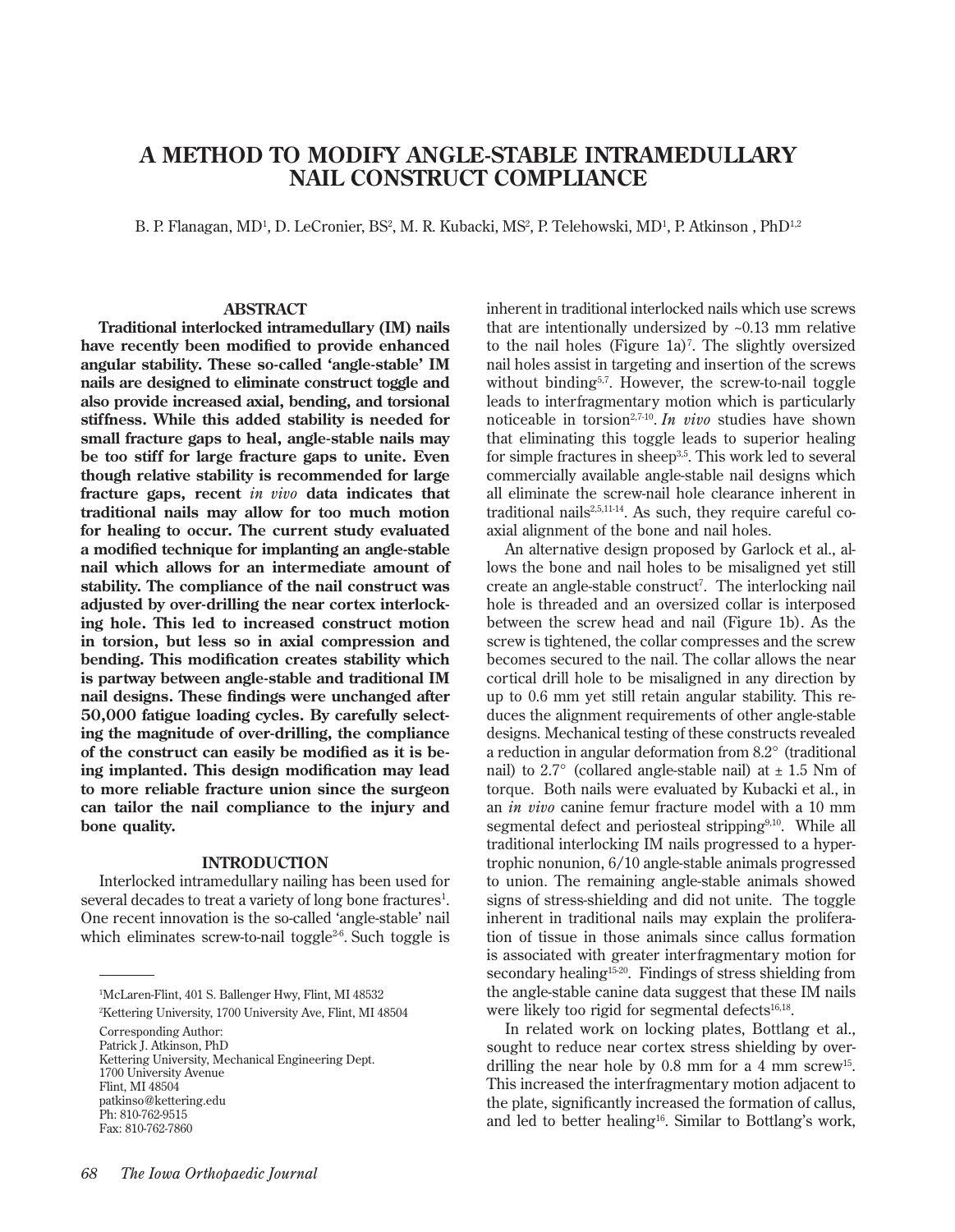

**Figure 1: Traditional interlocked IM nails are designed with slightly oversized, unthreaded interlocking holes (a); this clearance facilitates screw insertion but also allows for construct toggle to occur. Interposing a collar between the screw head and nail with the addition of nail hole threads creates a fixed angle device (b). Overdrilling the near cortex increases the compliance of the angle-stable design proportional to the amount of overdrilling (c).** 

the collared angle-stable nail described above relies on the purchase of the screw to the implant and purchase into the far cortex7 . The collared angle-stable IM nail can thus maintain angular stability even though the screw purchases into just the far cortex. By over-drilling the near cortex, the collared end of the screw would have more space to move which would likely increase the motion across the fracture. This is not the case for traditional interlocking IM nails which rely on bicortical screw purchase.

Currently, there are no data in the literature which show how to incrementally control the amount of torsional motion in an angle stable-nail at the point of surgery. In the current study, an angle-stable IM nail implantation technique was modified to create a controlled increase in construct motion by over-drilling the near cortex hole (Figure 1c). One concern was the robustness of this design. Thus, the construct was also subjected to fatigue testing to ensure the integrity of the construct. It was hypothesized that, similar to Bottlang, over-drilling the near cortex hole would increase the compliance of the construct while still maintaining fatigue resistance<sup>15,16</sup>. Biomechanical data from this modified angle-stable IM nail was compared to historical controls for reference.

## **MATERIALS AND METHODS**

A previously described angle-stable titanium IM nail-interlocking screw construct (Ti6Al4VELI, United Titanium, G&S Titanium, Wooster, OH) and bone analog was the basis for this study<sup>7</sup>. The nails were 7.5 mm in diameter and had a length of 143 mm. Two 3.5 mm screws were used on either end to interlock the nail to the analog which was segmentally defected with a 30 mm gap (Figure 2). The collars had a 0.4 mm wall thickness and an internal diameter which was 0.6 mm greater than the screw. All screws were secured with a torque wrench to 1.5 Nm.<sup>7</sup> Briefly, the bone analog (30% glass filled Nylon 6-6, McMaster-Carr) material

mimicked the dimensional and mechanical properties of a canine femur7,8. The bone analogs were machined to include larger diameters at the ends which gradually reduced to a smaller diameter centrally. This was designed to represent the basic hourglass shape of the femur. In addition to the segmental defect, the 'endosteal' diameter in the central third was 2.5 mm greater than the nail to ensure the nail and interlocking hardware were the sole load path. Pilot tests confirmed that the nail did not contact the bone analog anywhere along its length except via the interlocking hardware. Detailed dimensions can be found in Garlock et al<sup>7</sup>. Six samples were tested; the number of replications was anticipated to provide a minimum power of 0.87 .

The collared angle-stable IM nail design described previously allows for over-drilling of the near cortex without loss of stability. This is due to the screw-collarnail union which creates a fixed angle construct (Figure 1b, 1c). Screw purchase solely in the far cortex still provides bone-to-nail interlocking and prevents toggle from occurring. Pilot tests revealed that progressively enlarging the near cortex hole in 0.2 mm increments caused proportional increases in construct compliance in torsion, axial compression, and bending. The effect was greatest, however, in torsion.

The pilot tests showed that over-drilling the near cortex 0.5 mm was anticipated to yield construct compliance which was partway between the angle-stable and traditional IM nails<sup>7</sup>. The specimens were prepared for testing per Garlock et al. (Figure 2) by potting both ends of the construct in room temperature-curing epoxy in potting cups7 . The exposed portion of the construct between the cups was 174 mm, the typical femur length of a canine femur. The specimens were tested in torsion, compression, and bending for 10 sinusoidal cycles in separate experiments with a materials testing machine (8304 Test Resources, Shakopee, MN) before and after fatigue testing. The constructs were loaded to  $\pm 1.5$  Nm,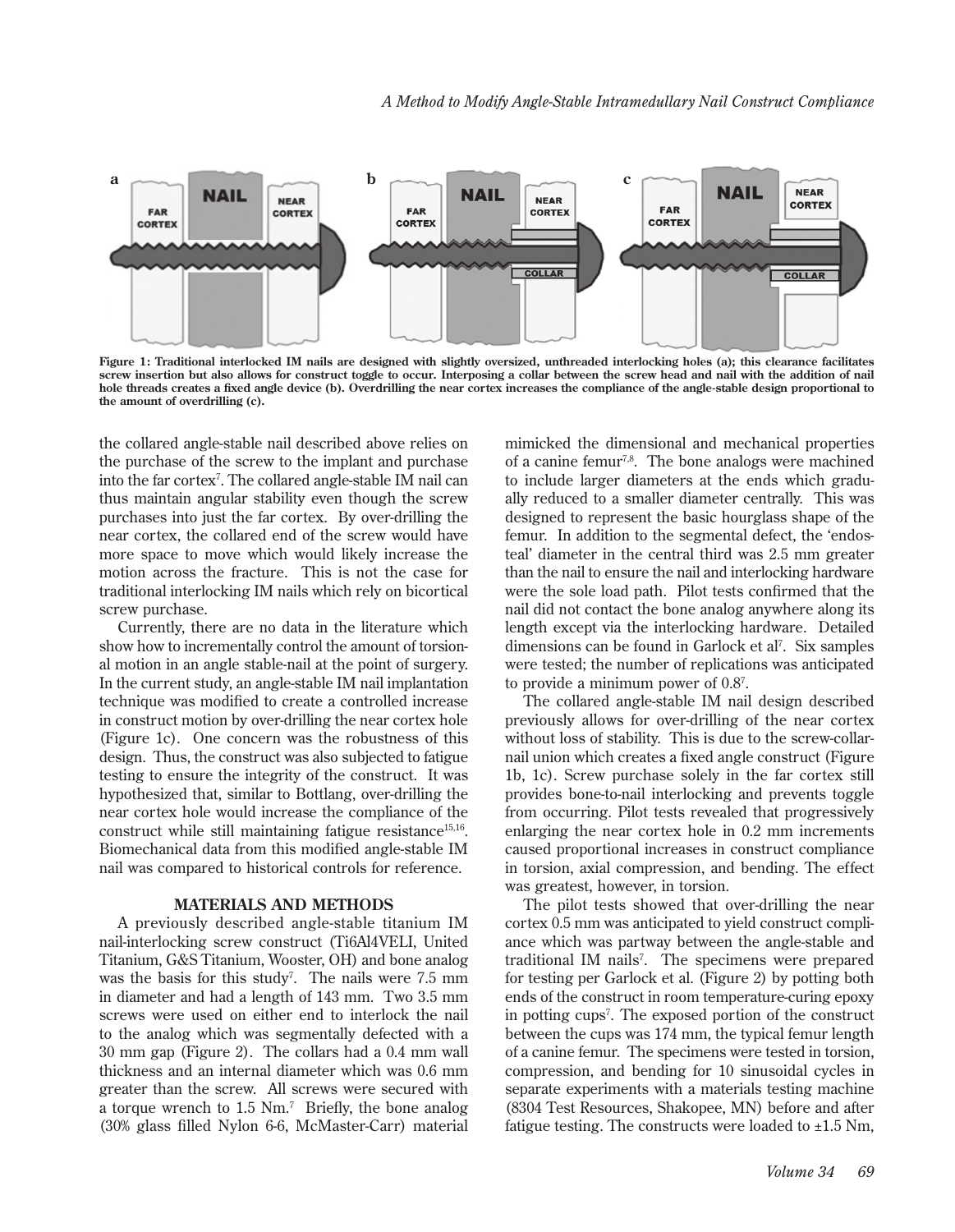*B. P. Flanagan, D. LeCronier, M. R. Kubacki, P. Telehowski, P. Atkinson*



**Figure 2: Six fracture analogs were stabilized with 0.5 mm overdrilled collared angle-stable IM nails (Figure 1(c)). The 7.5 mm nails were straight and the endosteal diameter was intentionally oversized by 2.5 mm to ensure the interlocking hardware was challenged as the primary load path. Prior to and after fatigue testing, the constructs were loaded in separate experiments in torsion, compression (a), and four-point bending (b).**



120 N, and 1.43 Nm, in torsion (positive (counterclockwise) and negative (clockwise) rotation through neutral), axial compression, and bending, respectively, with the machine in load-control mode7 . The bipolar torsional test was performed at a cyclic frequency of 0.5 Hz (~1 Hz per direction); the remaining tests were performed in the compressive direction only at 1 Hz; all data were sampled at 80 Hz. The axial compression and bending load magnitudes represent physiologic magnitudes for a medium canine  $(20 \text{ kg})^7$ . While the physiologic torque is estimated to be 0.6 Nm, 1.5 Nm was necessary to elucidate the linear range for stiffness calculations<sup>7</sup>. Data from the tenth cycle from all tests were analyzed using established methods<sup>8,9</sup>. Briefly, stiffness was assessed for all loading modes by taking the slope of the linear range of the load (torque, axial compressive or bending force) versus the test machine actuator motion (angular displacement, compressive or bending linear displacement). The torsional stiffness was determined separately for the positive and negative rotation directions. The maximum angular displacement for the torsional tests was taken as the angular displacement that occurred during the tenth  $\pm 1.5$  Nm peak-peak torsion cycle.

Fatigue testing was performed for 50,000 cycles of combined axial (120 N) and torsional (0.75 Nm) loading7 . The supraphysiologic torque magnitude was used to challenge the constructs' performance in its more vulnerable mode6,8. The 50,000 fatigue cycle magnitude represents 12 weeks of unrestricted cage activity by a canine7 . The findings from these experiments were compared to historical controls of a traditional interlocked IM nail and a collared angle-stable IM nail that was not over-drilled with a one-way ANOVA and Fisher LSD posthoc testing  $(\alpha = 0.05)^{7,21}$ . The historical controls were biomechanically tested with the same protocol used in the current study. Data from the current study were also compared before and after fatigue testing with the paired t-test ( $\alpha = 0.05$ ). Prior to all statistical analyses, normality was confirmed for all data.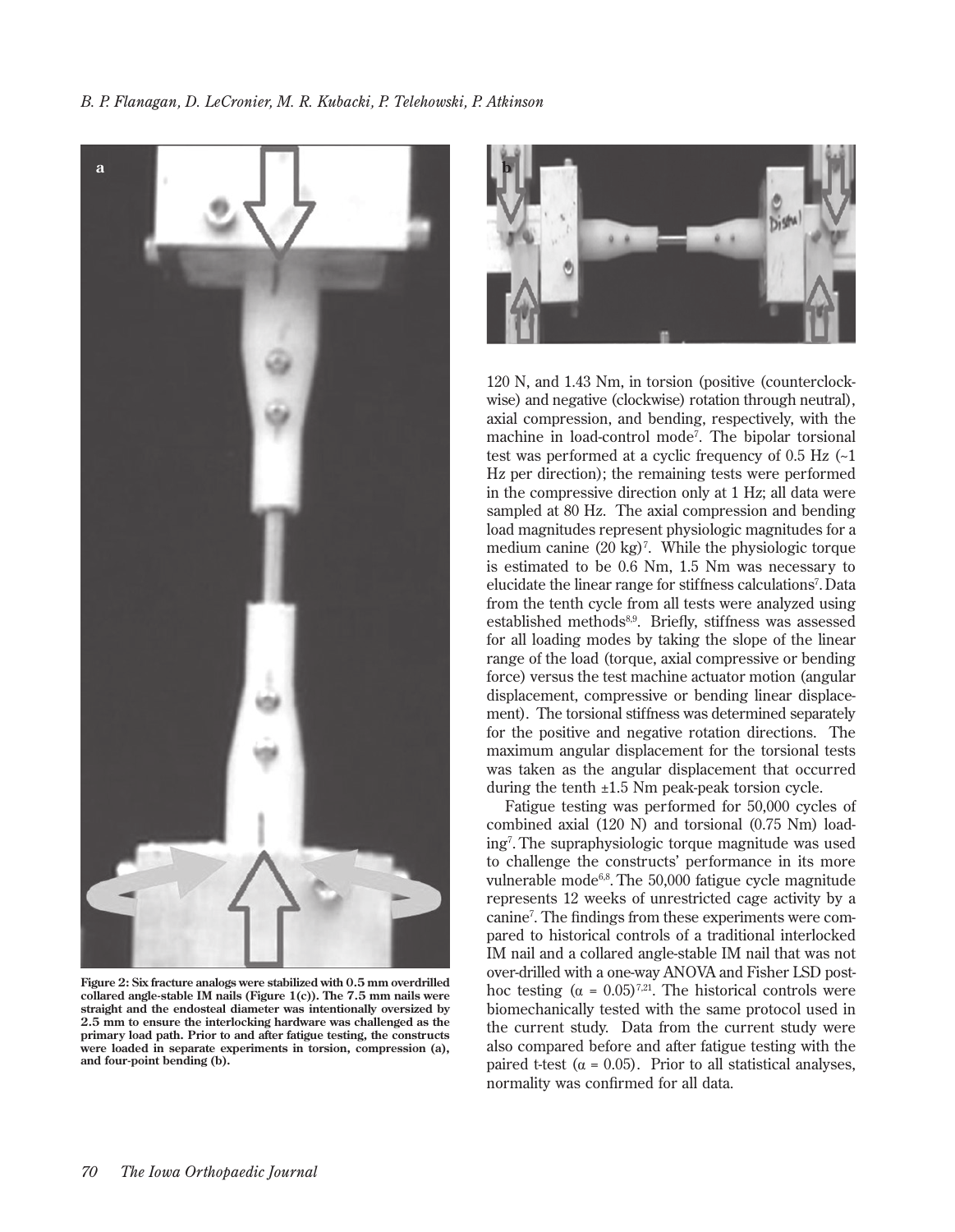|                                                           | <b>Axial Compression</b>       |                                         | Toggle                 |                                        | Total Angular                |                                   | <b>Positive Stiffness</b>            |                                      | <b>Negative Stiffness</b>            |                               | <b>Bending Stiffness</b>     |                            |
|-----------------------------------------------------------|--------------------------------|-----------------------------------------|------------------------|----------------------------------------|------------------------------|-----------------------------------|--------------------------------------|--------------------------------------|--------------------------------------|-------------------------------|------------------------------|----------------------------|
|                                                           | (N/mm)                         |                                         |                        |                                        | Deformation (°)              |                                   | $(N-mm/°)$                           |                                      | $(N-mm/°)$                           |                               | $(N-mm/mm)$                  |                            |
|                                                           | Pre-                           | Post-                                   | Pre-                   | Post-                                  | Pre-                         | Post-                             | Pre-                                 | Post-                                | Pre-                                 | Post-                         | Pre-                         | Post-                      |
|                                                           | fatigue                        | fatigue                                 | fatigue                | fatigue                                | fatigue                      | fatigue                           | fatigue                              | fatigue                              | fatigue                              | fatigue                       | fatigue                      | fatigue                    |
| <b>Traditional Nail</b><br>(Figure 1(a))                  | $1,171 \pm 15$ ,<br>$1\%^{*0}$ | $1,334\pm14.9$ ,<br>$11\%$ <sup>®</sup> | $4.6 \pm 1.3$ ,<br>29% | $4.7 \pm 1.4$ ,<br>$30\%$ <sup>®</sup> | $8.2 \pm 1.19$ ,<br>$14\%$ ® | $8.3 \pm 1.29$ .<br>$16%^{\circ}$ | $830 \pm 71$ ,<br>$9\%$ <sup>®</sup> | $843{\pm}79$ ,<br>$9\%$ <sup>®</sup> | $809 \pm 16$ ,<br>$2\%$ <sup>®</sup> | $802{\pm}45$ ,<br>$6\%$ @     | $13,141 \pm 1,175$ ,<br>8.9% | $\supset$                  |
| Angle-Stable Nail<br>$w$ /0 overdrilling<br>(Figure 1(b)) | $1,445\pm28,$<br>$2%^{*0}$     | $1.664 \pm 201.$<br>$12%^{*0}$          | $0^{*0}$               | $0^{*0}$                               | $2.7 \pm 0.1$ ,<br>$6\%*@$   | $2.6 \pm 0.1$ ,<br>$2%^{*@}$      | $1,137\pm 68$ ,<br>$6%^{*0}$         | $1,185 \pm 13$ ,<br>$1\% * @$        | $1,157\pm 63$ ,<br>$5%^{*0}$         | $1,189 \pm 15$ ,<br>$1\% * @$ | 11,967±2,675,<br>22.3%       | $-$ \$                     |
| Overdrilled<br>Angle-Stable Nail<br>(Figure 1(c))         | $1351 \pm 167$ .<br>$12\%*$    | 1461±123,<br>8%                         | $0^*$                  | $0^*$                                  | $4.3 \pm 0.2$ ,<br>$6\%*!$   | $4.2 \pm 0.2$ ,<br>$5\%*!$        | 762±74,<br>10%                       | $774 + 73.$<br>9%!                   | 765±78.<br>10%                       | $801 \pm 83$ ,<br>10%         | $11,133 \pm 1,221$<br>11%    | $10,723 \pm 497$ ,<br>4.6% |

**Table 1. The biomechanical behavior of the over-drilled angle-stable IM nail was compared to a traditional interlocked IM nail and an anglestable IM nail without over-drilling. See Figure 1 and text for additional details.**

\* Significantly different than traditional nail; ! Significantly different than angle stable nail w/o over-drilling; # Data is presented as mean ± 1 SD (standard deviation); the coefficient of variation (ratio of SD to mean) is presented as an additional measure of data dispersion; ®From Garlock et al., ^ From Donovan et al.; § Not tested

#### $R$  **RESULTS**

All over-drilled angle stable specimens (Figure 1c) completed the fatigue testing protocol to 50,000 cycles. The stiffness tended to increase after cycling in axial compression and torsion and decrease in bending, though these findings were not significant (Table 1). The pre-fatigue axial stiffness of the over-drilled IM nails (1,351±167 N/mm) was significantly greater than the historical traditional IM nail  $(1,171\pm15 \text{ N/mm})$ , p=0.032) (Figure 1a) but was not significantly different from the non-over-drilled angle-stable IM nails (1,445±28 N/mm, p=0.227) (Figure 1b). Following fatigue cycling, the axial stiffness of the non-over-drilled nail (1,664±201 N/mm) was significantly greater than the traditional nail  $(1,334\pm15 \text{ N/mm}, \text{p=0.005})$  and the over-drilled angle stable nail  $(1,461\pm123 \text{ N/mm}, \text{p=0.039})$ . The over-drilled constructs were toggle free (zero degrees of toggle) similar to the angle stable nails without over-drilling and significantly less than the traditional nail  $(4.6 \pm 1.3^\circ)$ of toggle, p<0.001). The total angular deformation of the over-drilled IM nails  $(4.3\pm0.2^{\circ})$  was significantly less than the historical traditional IM nail  $(8.2 \pm 1.1^{\circ}, \text{p} < 0.001)$ and significantly greater than the non-over-drilled anglestable IM nails  $(2.7\pm0.1^{\circ}, \text{p}=0.002)$ . The angle stable nail without over-drilling exhibited torsional positive and negative stiffness magnitudes which ranged from 1,137±68 to 1,189±15 N-mm/deg when considering all pre-fatigue and post-fatigue magnitudes for both rotation directions. These values were significantly greater (p<0.001 for all comparisons) than the corresponding torsional stiffness magnitudes for the traditional nail (range  $802\pm4$  to  $843\pm79$  N-mm/deg) and the over-drilled angle-stable nails (762±74 to 801±8 N-mm/deg) . While the over-drilled angle stable nails tended to be lower for all comparisons with the traditional IM nails, this finding was not significant (p=0.065-0.876). None of the bending stiffness magnitude comparisons were significant (p=0.195), though the traditional nail tended to be greater than both angle stable nail designs.

## **DISCUSSION**

The objective of this study was to biomechanically evaluate modifications to an angle-stable IM nail design. It was found that the mechanical behavior of the construct could be reliably adjusted by over-drilling the near cortex without affecting fatigue life.

Over-drilling the near cortex affected the mechanical response of the construct in torsion more than axial compression or bending. Torsional loading with 0.5 mm of over-drilling produced 4.3±0.2° of angular deformation at  $\pm 1.5$  Nm of torque. This was approximately half the motion observed with a traditional nail  $(8.2 \pm 1.1^{\circ})$ , and 60% more motion than the non-over-drilled angle-stable nail  $(2.7\pm0.1^{\circ})$ . Despite the increase in angular deformation and decreased torsional stiffness, the construct exhibited zero toggle. Over-drilling the near cortex is a simple technique which can be easily adopted intraoperatively; it only requires a range of drill bit sizes. Based on the pilot data from the current study, the increased motion is related to the magnitude of the over-drilling. For simple fractures with small interfragmentary gaps, no over-drilling is likely warranted. As the complexity of the fracture increases (long fracture gaps, comminution), progressive over-drilling may aid in creating a controlled amount of motion which is tailored to the fracture.

Prior *in vivo* canine data from several studies suggests that an optimal amount of construct stiffness exists when treating open, complex fractures with segmental loss and periosteal stripping9,10,22. For example, Kubacki et al., showed that traditional canine IM nails led to hypertrophic nonunions which were attributed to excessive torsional construct motion (8.2°)9 . Angle-stable IM nails allowed significantly less torsional motion (2.7°) though some fractures did not heal and showed signs of stress shielding9 . The optimal mechanical environment for this complex fracture likely lies between the two nails. While numerous studies have sought to establish the optimal mechanical environment for fracture healing, differences in host selection, test methods, fracture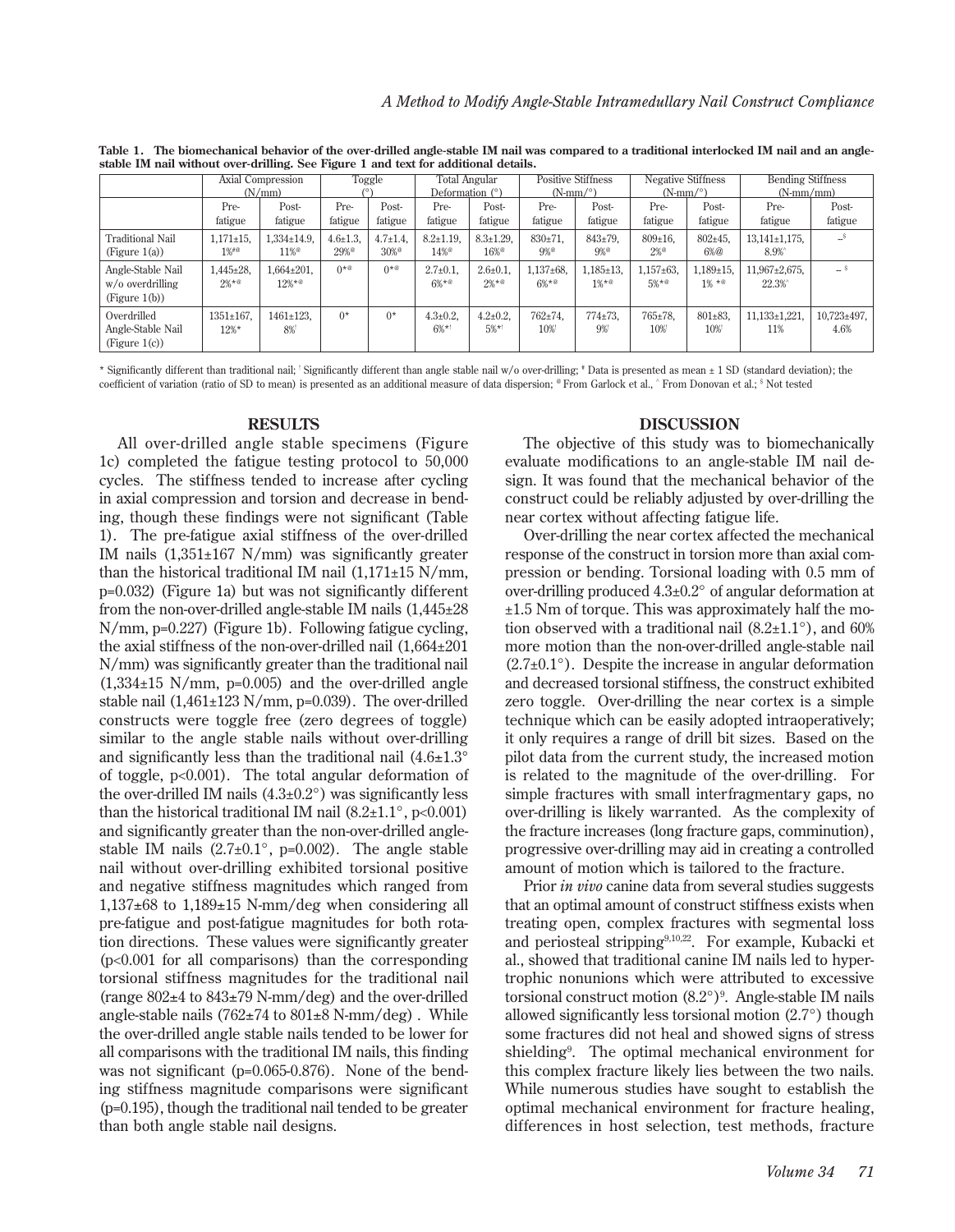type, and implants make it difficult to establish definitive recommendations<sup>16</sup>.

That said, a variety of *in vivo* animal studies have shown that axial or shear motion can increase or decrease callus formation and maturation<sup>15,17,19,23-25</sup>. Dejardin et al., studied an angle-stable nail in a 5 mm canine tibial fracture gap2 . This construct exhibited similar torsional behavior to the non over-drilled anglestable collared nail<sup>7,9,10</sup>. All five of Dejardin's angle-stable animals formed a bony union while the traditional nail animals had several cases of nonunion. Kubacki' et al's, *in vivo* canine cases of nonunion from the non-overdrilled collared angle-stable IM nails may be related to the increased severity of injury and the longer bone defect<sup>9,10</sup>. These factors have been shown to challenge the healing response<sup>9,10,25</sup>.

One limitation of the current study was the use of a bone analog. However, this material has been validated as a model of canine bone by others<sup>8</sup>. Further, the analog provides greater consistency such that the effect of the construct design can be more clearly determined. Another limitation is the relatively simple sinusoidal, combined torsion-compression loading mode in fatigue. While *in vivo* loading during gait is likely much more complex, the loading mode used in the current study is common in the literature for combined loading<sup>7</sup>. While single mode fatigue loading could have been used, it would likely have been less challenging to the construct. An additional limitation is the *in vitro* nature of the data from the current study. However, Kubacki et al., used a version of this nail for *in vivo* canine experiments which showed that the angle stable design led to stress shielding and the traditional nail allows too much motion9 . As such, data interpolation of the available suggests that the increased motion afforded by the angle stable nail design in the current study would hopefully yield increased cases of union *in vivo*.

Further work is needed to determine if the overdrilled near cortex concept enhances healing in an animal model. Such *in vivo* work should include metaphyseal fractures and osteoporotic bone, both of which would likely benefit from the enhanced fixation of anglestable screws. In cases of comminution or segmental loss, adjustable construct stiffness via over-drilling of the near cortex would allow interfragmentary motion to be progressively increased. The utility of controlled increases in interfragmentary motion has already been demonstrated *in vivo* with new plating methods such as the far cortical locking technique<sup>16</sup>. Extending this concept to the nail via the technique described in the current paper will hopefully enhance fracture care by tailoring the interfragmentary motion to a specific case.

# **ACKNOWLEDGEMENTS**

1. This research and development project/program was conducted by Kettering University and McLaren-Flint and is made possible by a contract/cooperative agreement that was awarded and administered by the U.S. Army Medical Research & Materiel Command (USAM-RMC) and the Telemedicine & Advanced Technology Research Center (TATRC), under Contract Number: W8xWH-07-2-0119.

2. Non-Endorsement Disclaimer: The views, opinions, and findings contained in this research are those of the company and do not necessarily reflect the views of the Department of Defense and should not be construed as an official DoD/Army policy unless so designated by other documentation. No official endorsement should be made. 3. Partial financial support was provided via a grant from the McLaren Foundation.

#### **DECLARATION OF CONFLICTING INTERESTS**

Research Funding was provided for this work in the form of a grant. See acknowledgments for further details. Two authors (PA, DL) are listed on patents for the intramedullary nail used in the current study.

# **REFERENCES**

- 1. **Vécsei V, Hajdu S, Negrin LL.** Intramedullary nailing in fracture treatment: history, science and Küntscher's revolutionary influence in Vienna, Austria. Injury 2011; 42: S1-S5.
- 2. **Déjardin LM, Guiot LP, von Pfeil DJ.** Interlocking nails and minimally invasive osteosynthesis. Vet Clin North Am Small Anim Pract 2012; 42: 935-962.
- 3. **Epari DR, Kassi JP, Schell H, et al.** Timely fracture-healing requires optimization of axial fixation stability. J Bone Joint Surg Am 2007; 89: 1575-1585.
- 4. **Horn J, Linke B, Höntzsch D, et al.** Angle stable interlocking screws improve construct stability of intramedullary nailing of distal tibia fractures: a biomechanical study. Injury. 2009; 40: 767-771.
- 5. **Kaspar K, Schell H, Seebeck P, et al.** Angle stable locking reduces interfragmentary movements and promotes healing after unreamed nailing. Study of a displaced osteotomy model in sheep tibiae. J Bone Joint Surg Am 2005; 87: 2028-2037.
- 6. **Wähnert D, Stolarczyk Y, Hoffmeier KL, et al.** Long-term stability of angle-stable versus conventional locked intramedullary nails in distal tibia fractures. BMC Musculoskelet Disord 2013; 14: 66.
- 7. **Garlock AN, Donovan J, LeCronier DJ, et al.** A modified intramedullary nail interlocking design yields improved stability for fatigue cycling in a canine femur fracture model. Proc Inst Mech Eng H. 2012; 226: 469-476.